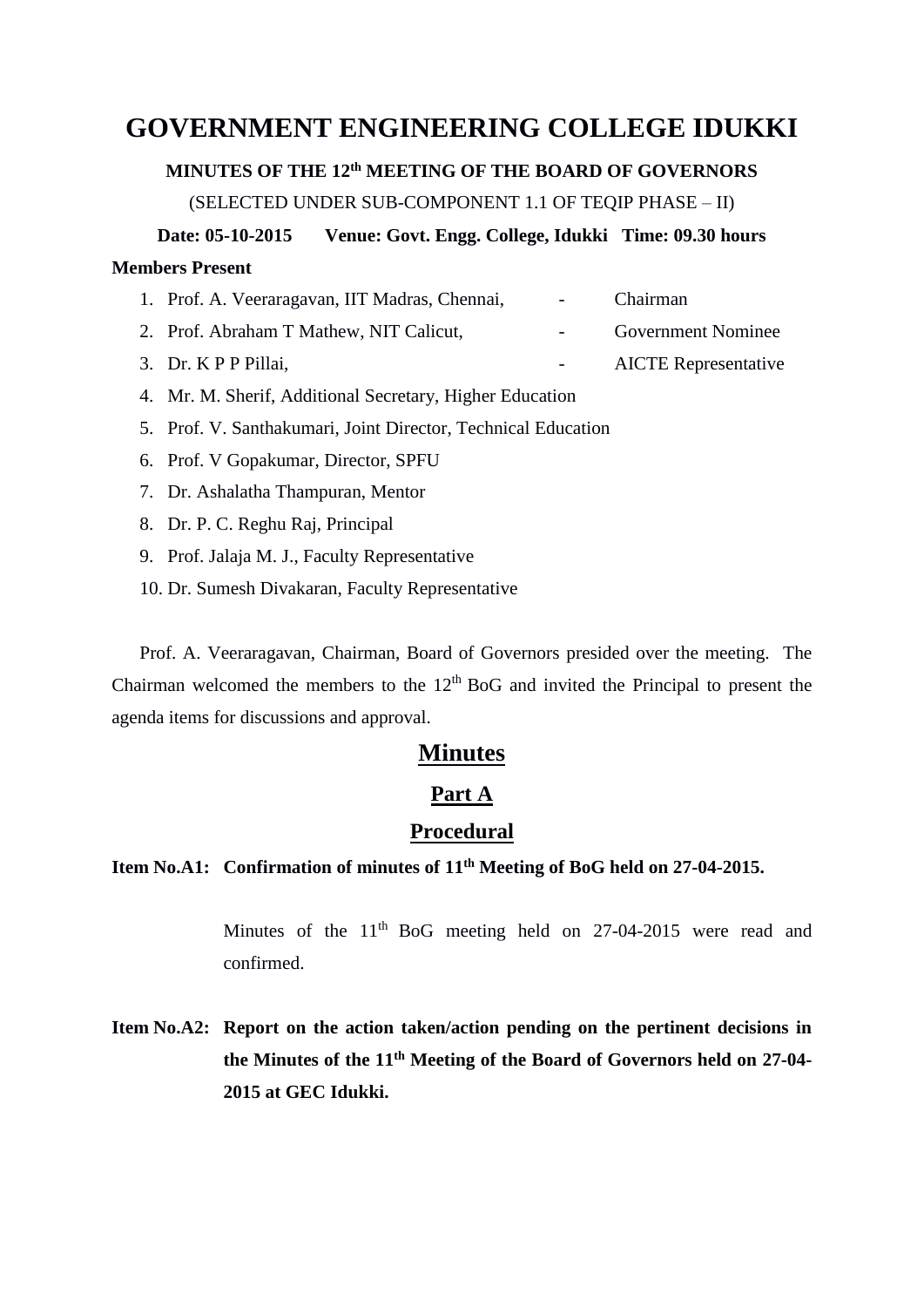The Principal reported the action taken on pertinent decisions in the minutes of 11<sup>th</sup> meeting of the Board of Governors held on 27-04-2015. The BoG approved the report.

## **Part B**

### **Discussion, consideration and Ratification**

**Item No.B1: Consideration of Collaborative project work with IISc Bangalore, Mathworks India Pvt. Ltd., University of York, IIIT Bangalore and GEC Idukki**

> Dr. Sumesh Divakaran, presented a proposal for collaborative research with participating institutions as IISc Bangalore, Mathworks India Pvt. Ltd, University of York, IIIT Bangalore and GEC Idukki The BoG discussed the proposal given in Appendix B1 in detail and approved a lump sum allocation for Rs.10 .6 lakhs for the activities of the project.

## **Item No. B2: Consideration of reimbursement of expenses to Prof. Jalaja M J towards publication in journal**

The BoG discussed the proposal for reimbursement of Rs.65,834/- to Prof. Jalaja M J, Department of ECE for expense incurred for publication of paper, 'Delay and Lifetime Performance of Underwater Wireless Sensor Networks with Mobile Element Based Data Collection' in the International Journal of Distributed Sensor Networks. The BOG noted that the affiliation of the faculty member to GEC Idukki/support from TEQIP sponsorship is not acknowledged in the publication. The Chairman suggested to refer the proposal to NPIU, for consideration.

### **Item No. B3: Ratification of Value added course conducted**

BOG ratified the value added course conducted on the topic Computer Graphics & Visualization by Dr. Dilip Mathew Thomas as per the details given in **Appendix B3**. The Head of account shall be changed from R&D to IIIC.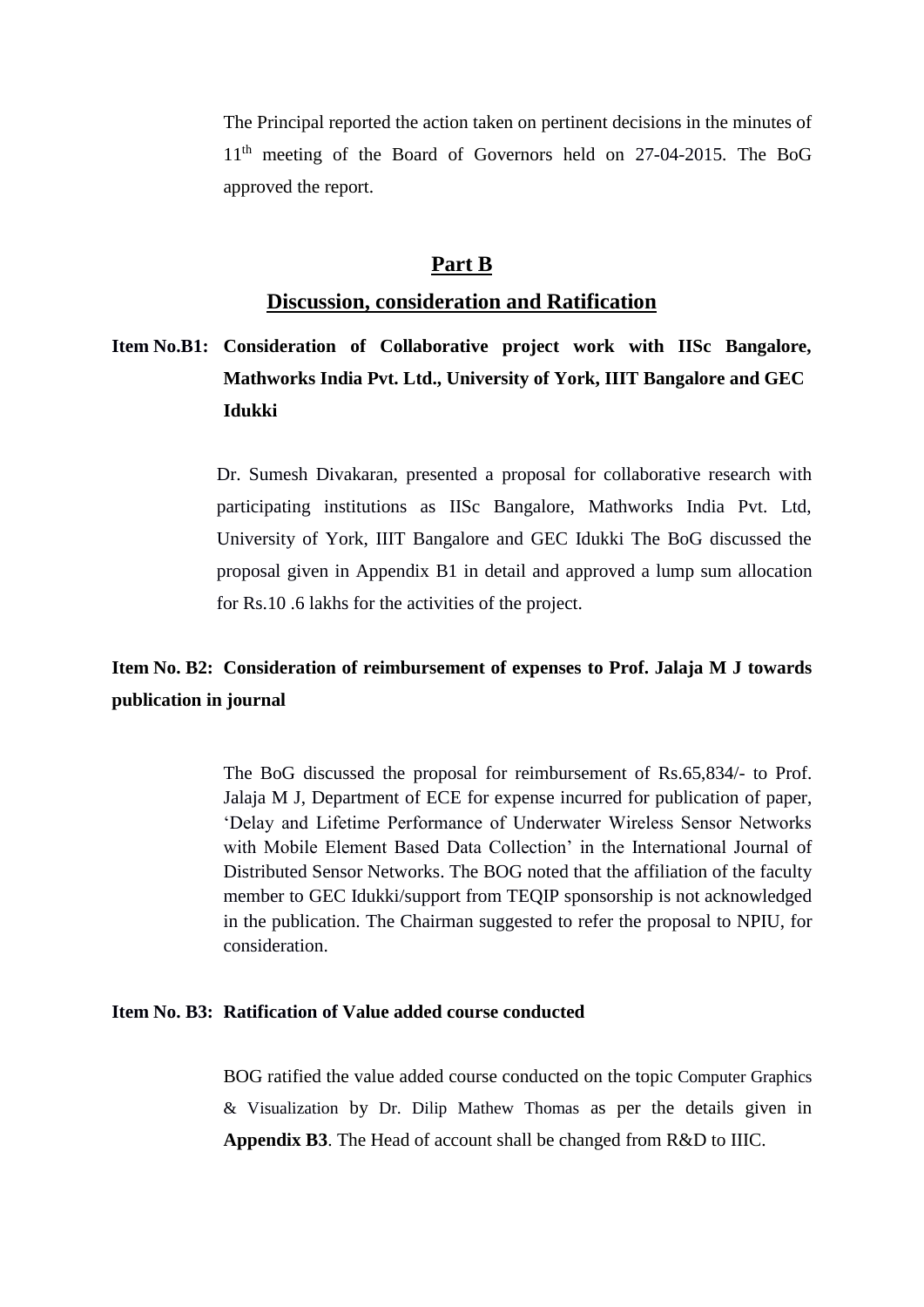# **Item No. B4: Ratification of various In house Training Programs for the Faculty, Technical Staff and Administrative Staff (under FSD) after the 11 th BoG Meeting**

The BoG ratified the in house training programs conducted as per the **Appendix B4** and also directed to increase the number of in-house training programmes.

## **Item No. B5: Ratification of various in-house Training Programs for the students (under IIIC)**

The BoG ratified the in-house Training Programs for the Students as per the **Appendix B5**. Actual expenditure incurred for the completed programs should be furnished within one month after the conduct of the course and the details to be informed in the next BoG.

#### **Item No. B6: Ratification of short term courses attended by the faculty**

The BoG ratified the short term courses attended by the faculty given in **Appendix B6**.

## **Item No. B7: Ratification of Screening committee for the evaluation of the proposals for International Travel**

The BoG ratified the constitution of the screening committee given in **Appendix B7** for the evaluation of proposals under ITSS. Faculty members from different departments of NIT, Calicut are proposed as the members of the screening committee. The members are Dr. Sameer SM (Dept. of ECE), Dr. Rijil Ramchand (Dept. of EEE), Dr. Muralikrishnan K (Dept. of CSE) and Dr. U B Jayadeep (Dept. of ME).

#### **Item No. B8: Consideration of presentation of research paper under ITSS**

The request by Dr. Sumesh Divakaran for his travel to France to present his research paper at International Conference on Formal Engineering Methods (ICFEM 2015) under International Travel Support Scheme was considered. It was decided that the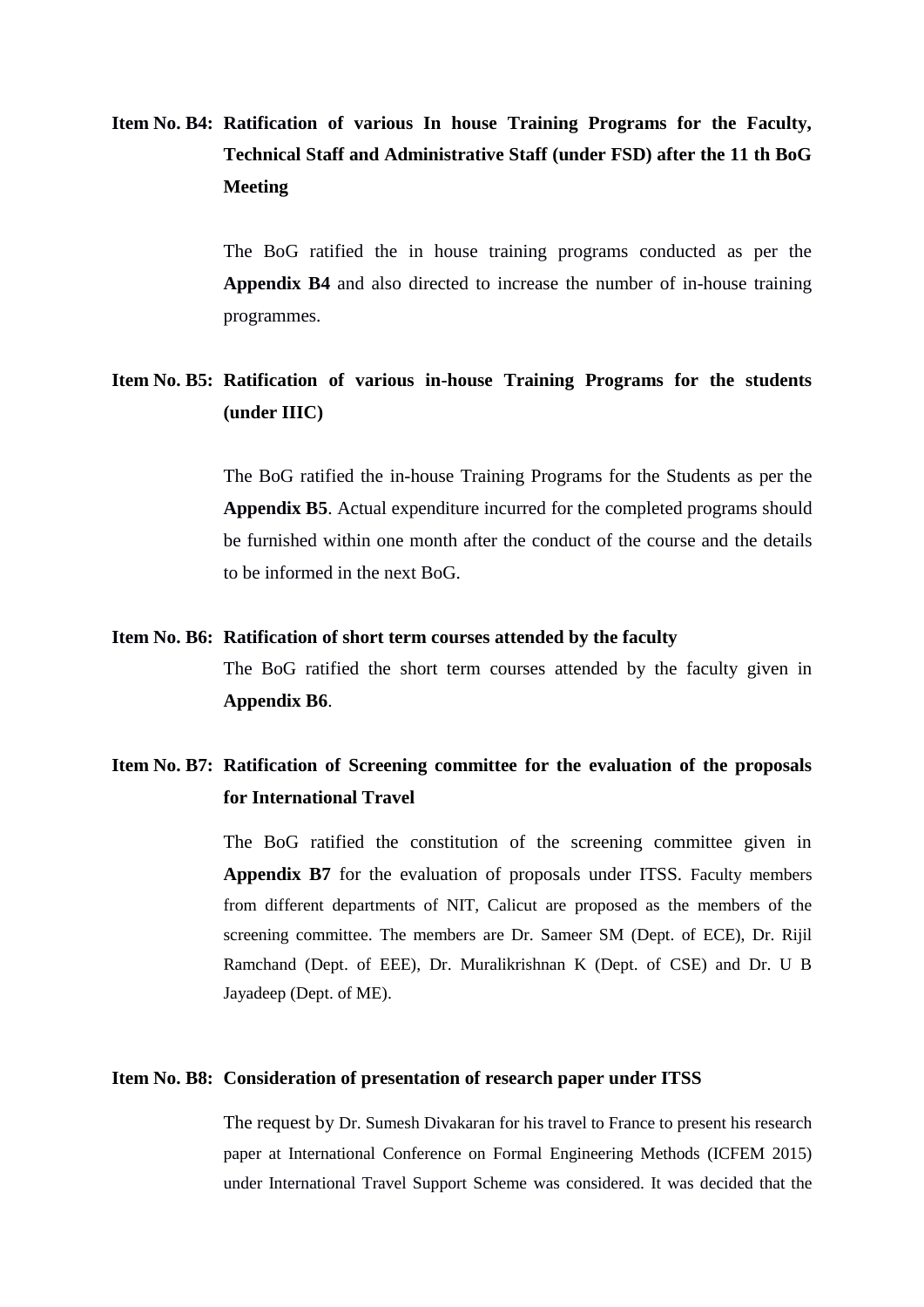proposal after approval by the screening committee be sent to the Chairman, BOG for consideration and approval.

## **Item No. B9: Consideration of various programs planned for faculty, technical staff, administrative staff and students**

The BoG approved the item in **Appendix B9.** BOG advised the college to avail the services of Mr. Rajashekaran to train the administrative staff.

## **Item No. B10: Consideration and ratification of permitting bus maintenance expense in connection with remedial classes:**

The BoG ratified the item given in **Appendix B10**. The bus maintenance charges are towards fuel charges/operational expenditure for the transport of the students who attended the remedial classes and may be met under the head IOC.

### **Item No. B11:Consideration of fiscal incentive to students**

As per the new PIP of TEQIP phase II, "expenses on travel, boarding and lodging of students that associate with an Industry for about 3-4 weeks during vacations to continue work on R&D projects" is permissible under Research & Development. BOG approved the norms as given below

Project should not be part of thesis work unless otherwise approved by the committee of TEQIP nodal officers

Travel expense – Bus fare/ II class sleeper train fare

Boarding/lodging – Rs. 250/day (limited to 10 days for B Tech/ 20 days for M Tech)

#### **Item No. B12:Expenses towards industry training/internship**

PIP permits expenses towards industry training/internship. Travel expenses, boarding, lodging and sundry expenses/ allowances of students attending internship/training in industry are permissible.

BOG approved the norms as given below Travel expense – Bus fare/ II class sleeper train fare Boarding/lodging – Rs. 250/day (limited to 10 days/ student)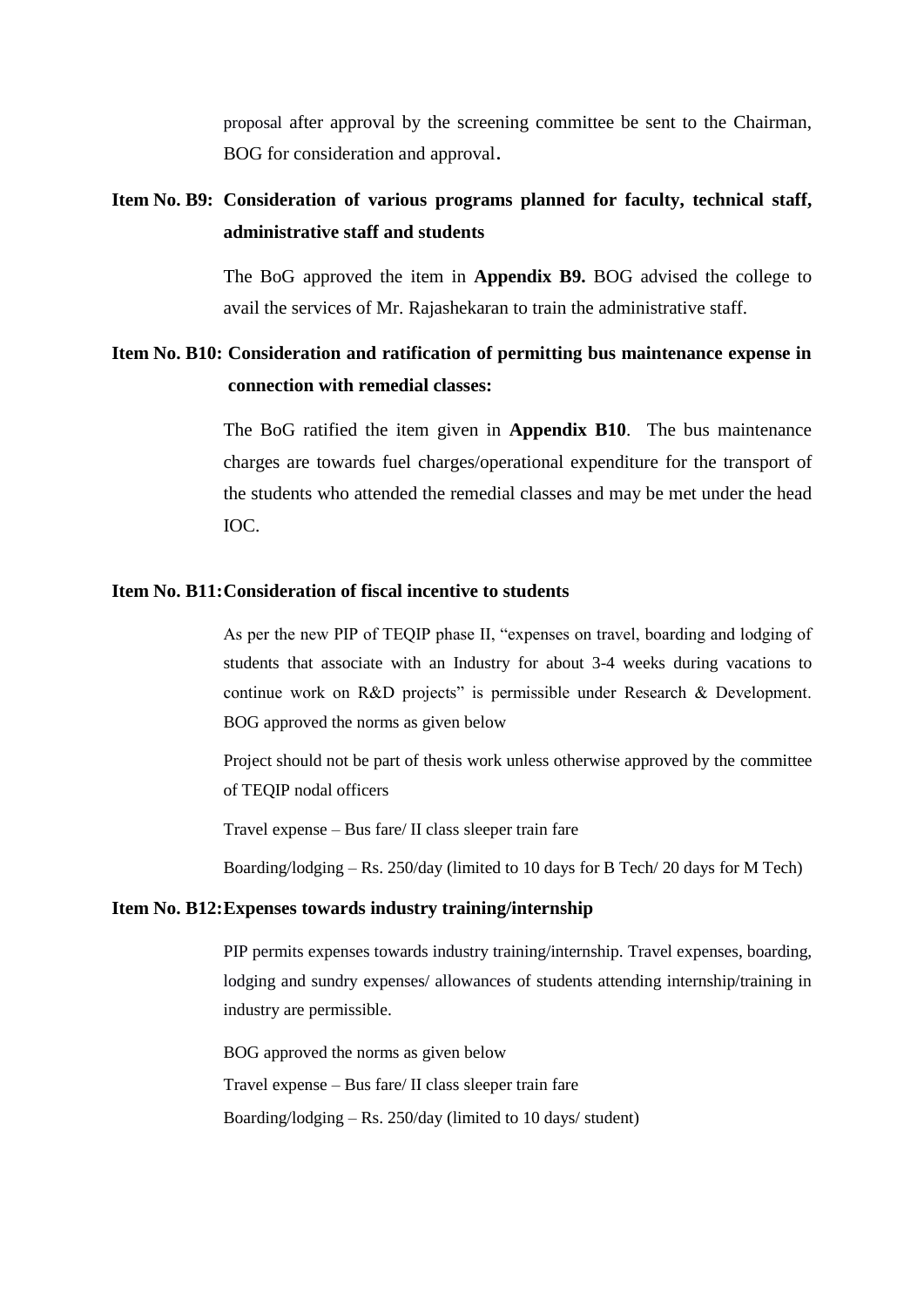#### **Item No. B13:Purchase of consumables and other minor items for the TEQIP Phase II**

BoG ratified the Purchase of consumables and other minor items for the TEQIP Phase II as given in **Appendix B13.**

# **Part C Reports**

#### **Item No. C1: The status of fund position as on 30.09.2015**

Principal explained the status of fund position as on 31-09-2015, and also presented the category-wise expenditure as presented in Report C1.

#### **Item No. C2: The status of faculty position as on 31-09-2015**

Principal presented the status of faculty position as on 31-09-2015. Mr. Sheriff proposed to do the needful to fill the vacancies, at the Government level. BOG suggested that the minimum retention of faculty posted to Idukki Engineering College has to be two years.

## **Item No. C3: Transfer and posting after 11th BoG meeting**

Principal reported the transfer and postings after the 11<sup>th</sup> BoG.

#### **Item No. C4. Report on MoU with ICT Academy**

Principal reported the signing of MoU with ICT academy. The BoG approved the same.

#### **Item No. C5. Report on the National Conference GECIAN 2015**

Principal presented the report on National Conference GECIAN2015. The audited statement of expenditure for the GECIAN 2015 conference should be presented during next BOG meeting.

#### **Item No. C6. Status of the Construction Projects as on 30-09-2015**

Principal reported the Status of construction projects. The BoG sought the Master Plan to be circulated among the members.